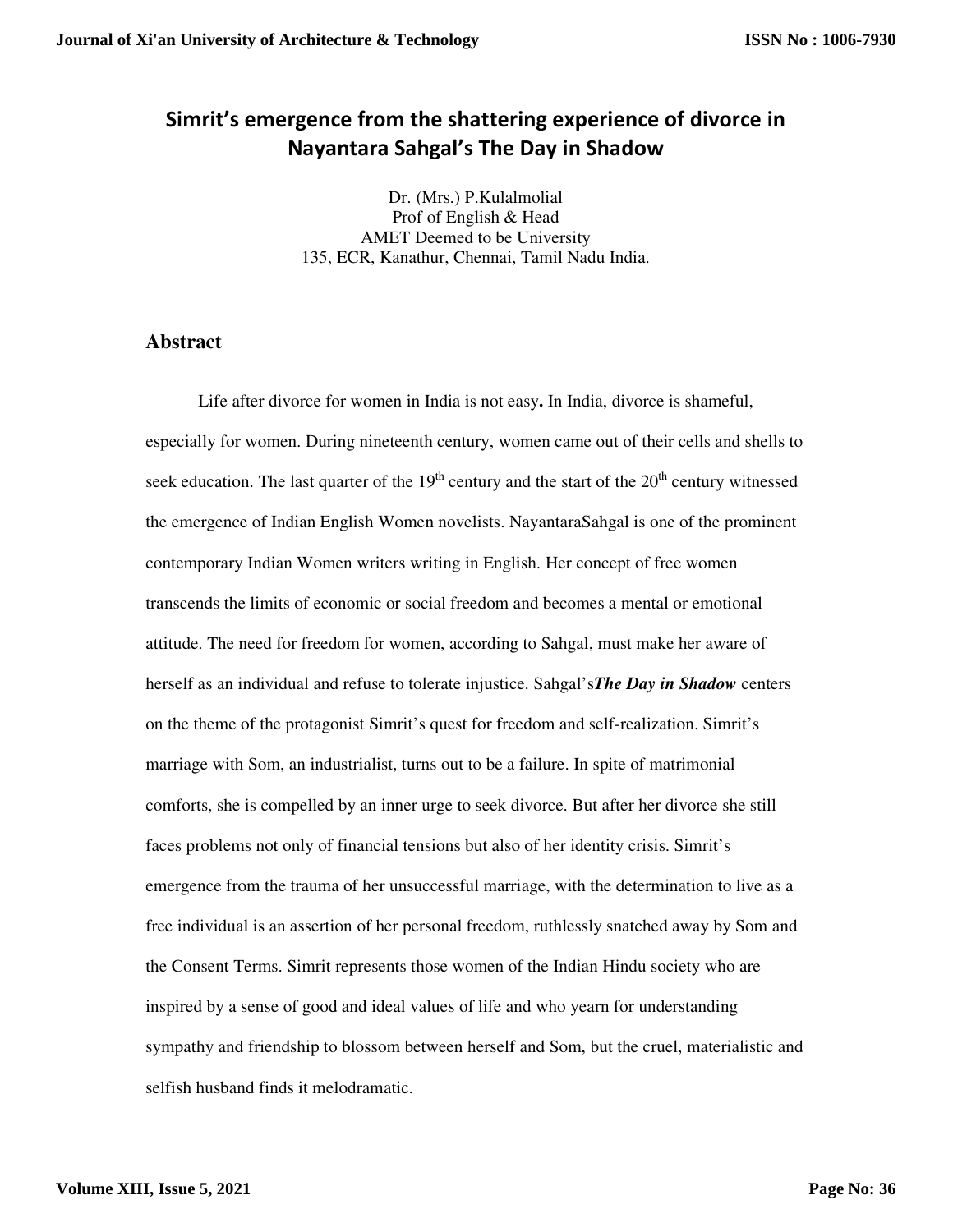**Key words**: Indian women, divorce, freedom, individuality, emergence.

**Life after divorce for women in India is not easy.** In India, divorce is shameful, especially for women. During nineteenth century, women came out of their cells and shells to seek education. With the rise of Capitalism, the two World Wars and Civil War, women started identifying patriarchal society as the source of their oppression. The patriarchal joint family system consolidated the position of the man by forever damning that of the women. The man, all powerful, wants to demonstrate his superiority over the woman. He controls her life, her actions and her behavior. So the Indian woman accepting her inferiority never exercised her free will.

The emancipation of women begins after the coming of Raja Ram Mohan Roy, JotibaPhule and PanditIshwar Chandra Vidyasagar, who made efforts to improve the miserable status of women. It includes abolishing sati and child marriage, promoting women's education, obtaining legal rights for women to own property and requiring the law to acknowledge women's status by granting them basic rights in matters such as adoption etc.

The last quarter of the  $19<sup>th</sup>$  century and the start of the  $20<sup>th</sup>$  century witnessed the emergence of Indian English Women novelists. These women novelists began to portray women as facing the conflicts and problems of fusing tradition and modernity. It is a conflict between a personal fulfillment of desires and their duty towards family and children. Thus most of the women novelists took up the theme of the problem of adjustment and they are shown adjusting themselves to the ground reality.

NayantaraSahgal is one of the prominent contemporary Indian Women writers writing in English. Her novels deal with the protest of women against the denial of freedom and against the out-dated social opinions and orthodox treatment of them. Her concept of free women transcends the limits of economic or social freedom and becomes a mental or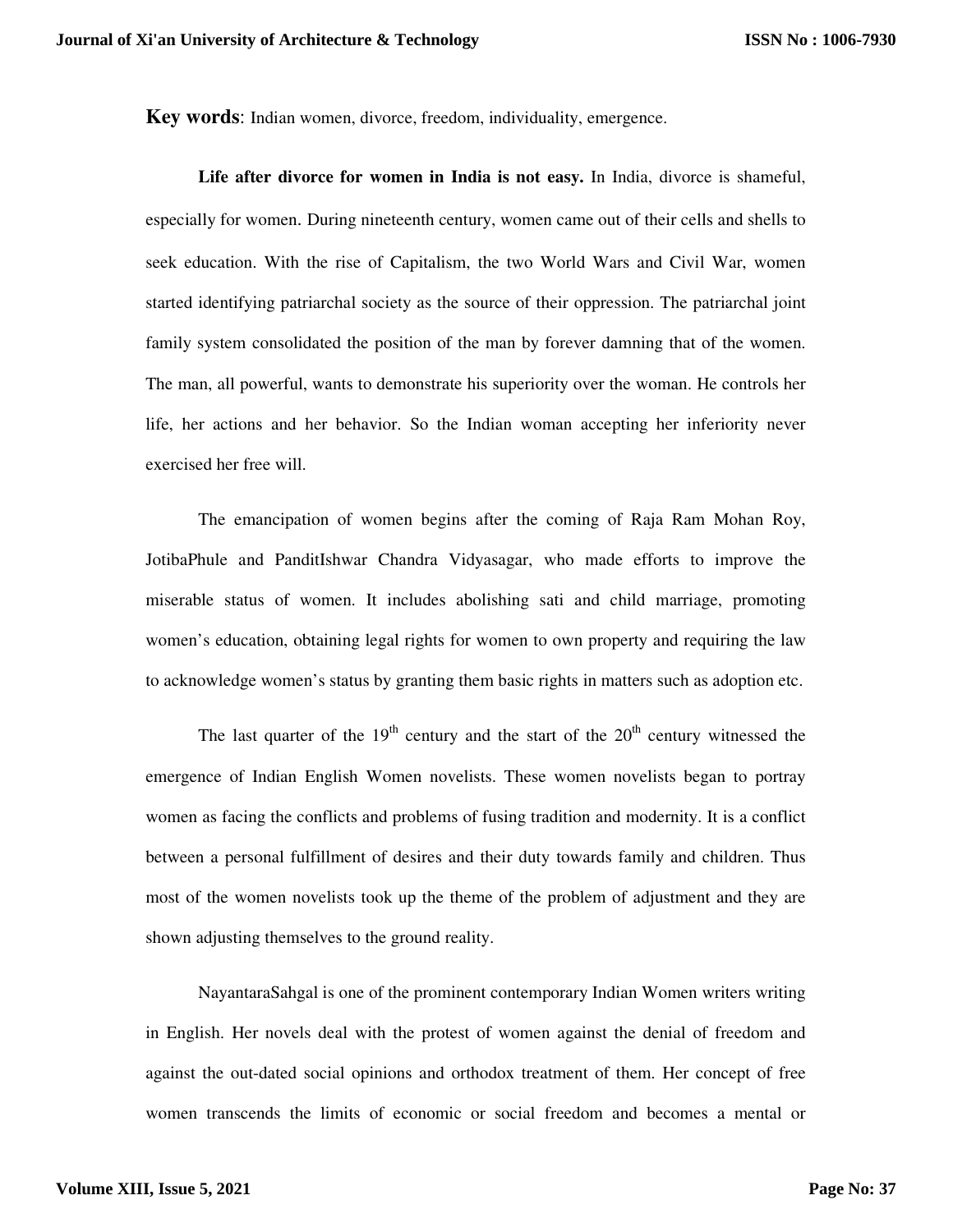emotional attitude. The need for freedom for women, according to Sahgal, does not merely mean the defiance of old, established conventions but it must also make her aware of herself as an individual and refuse to tolerate injustice.

Sahgal's*The Day in Shadow* centers on the theme of the protagonist Simrit's quest for freedom and self-realization. Simrit's marriage with Som, an industrialist, turns out to be a failure. In spite of matrimonial comforts, she is compelled by an inner urge to seek divorce. But after her divorce she still faces problems not only of financial tensions but also of her identity crisis. She, at last, marries Raj who is her friend, her well-wisher and the rescuer from her divorce settlement tax problems. In his article 'Self-Delineation in Fiction: A Comparative Study of Select Works of NayantaraSahgal and Akilon' Ranjit Singh quotes Sahgal's comments about *The Day in Shadow*:

In this book I tried to figure out something that has happened to me― the shattering experience of divorce. I wanted to show how even in a free country like ours, where women are equal citizens; a woman can be criminally exploited without creating a ripple (Singh 96).

Sahgal's*The Day in Shadow* opens with crisis which is quietly diffused and resolved. Simrit who is unable to put up with the patriarchal world of her husband, chooses to divorce him and the divorce is already over when the novel begins. The tensions and conflicts which is expected a stop after divorce, ironically continues in Simrit's life like a shadow in the form of divorce settlement mockingly called as 'Consent Terms'.

Simrit's emergence from the trauma of her unsuccessful marriage, with the determination to live as a free individual is an assertion of her personal freedom, ruthlessly snatched away by Som and the Consent Terms. Simrit represents those women of the Indian Hindu society who are inspired by a sense of good and ideal values of life and who yearn for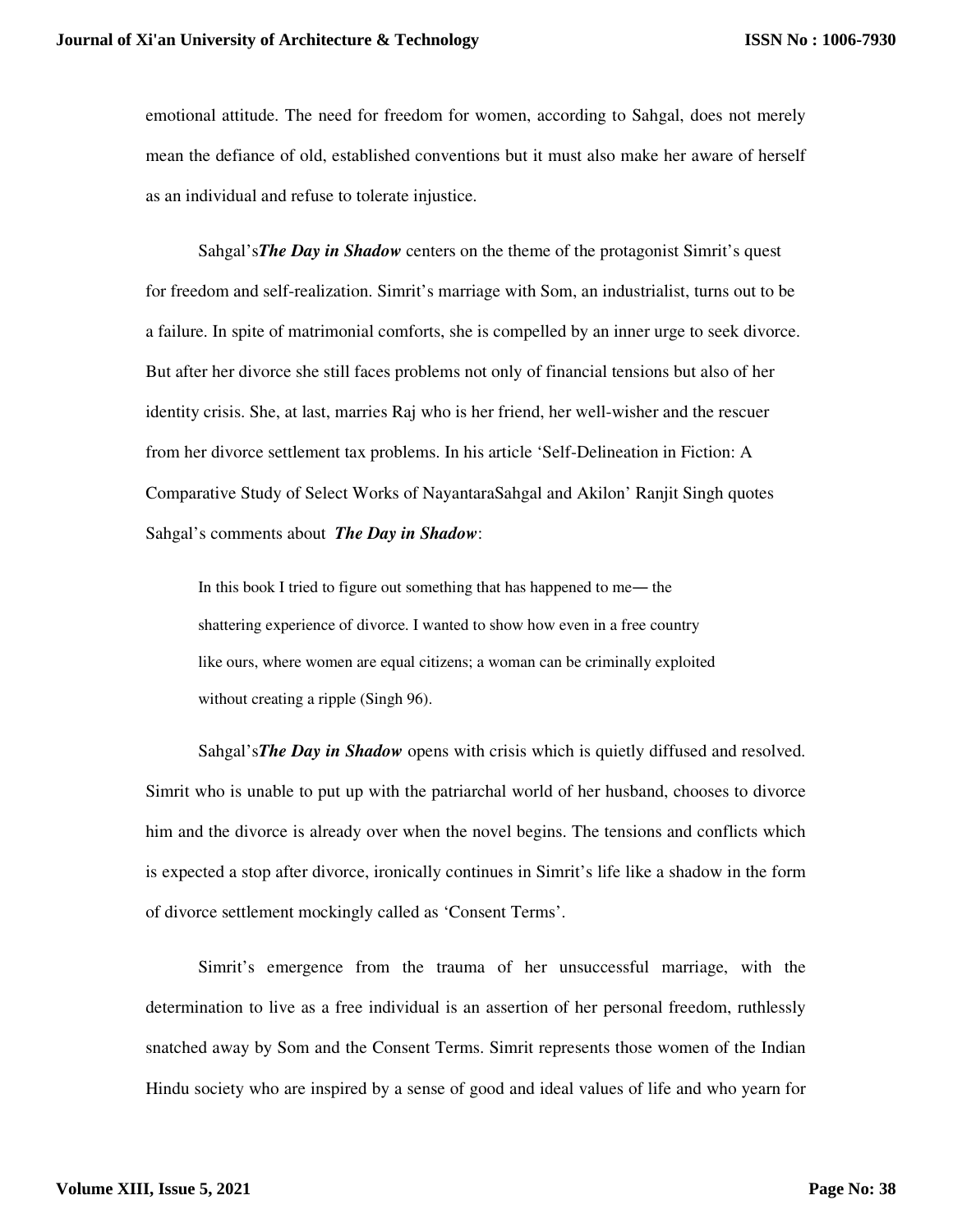understanding sympathy and friendship to blossom between herself and Som, but the cruel, materialistic and selfish husband finds it melodramatic. Som was interested in accumulating wealth, in making money, in his male heir and in his ammunitions deals. In his world Simrit could not find concern and understanding. He considers that the inequality between them is the right order of things. He wants her to be a subdued wife. But Simrit cannot find this surrounding worth living. Simrit wants to nurture, to build, to cherish, but Som represents only materialism. Som turns out to be a ruthless entrepreneur who is caught in the whirl pool of business deals and profits. The process of rift between them was unremarkable in the beginning but grows wider with Som's success in business.

Som's insensitivity and differences of opinion fill Simrit's life with distress. He starts treating her like one would treat a thing, but Simrit who is innocent, docile and meek being, keeps yearning for a

weekend with Som, somewhere remote, where she would methodically break down his dividing lines, melt one gesture into another, make them soft, searching children with each other. But Som didn't feel the need (DIS 27) .

He even kept her like a possession, an object and like all other belongings to him, he had given his friends all rights to analyse, even dissect her merits and demerits. He turns her into "an object of pity and tenderness, a poor little thing" (DS 78). Som begins to show his true colourin the form of patriarchal attitude towards Simrit who denies her individuality and refuses to provide her freedom. He totally forgets to show her love and he not even considers her as a woman with flesh and blood and with all feelings. She resents having no participation in the ordinary decisions of everyday life not even in the choice of curtains or chair covers. Sahgal voices Simrit's distress as

Som had had a veto. Not even about the servants. She had dismissed the cook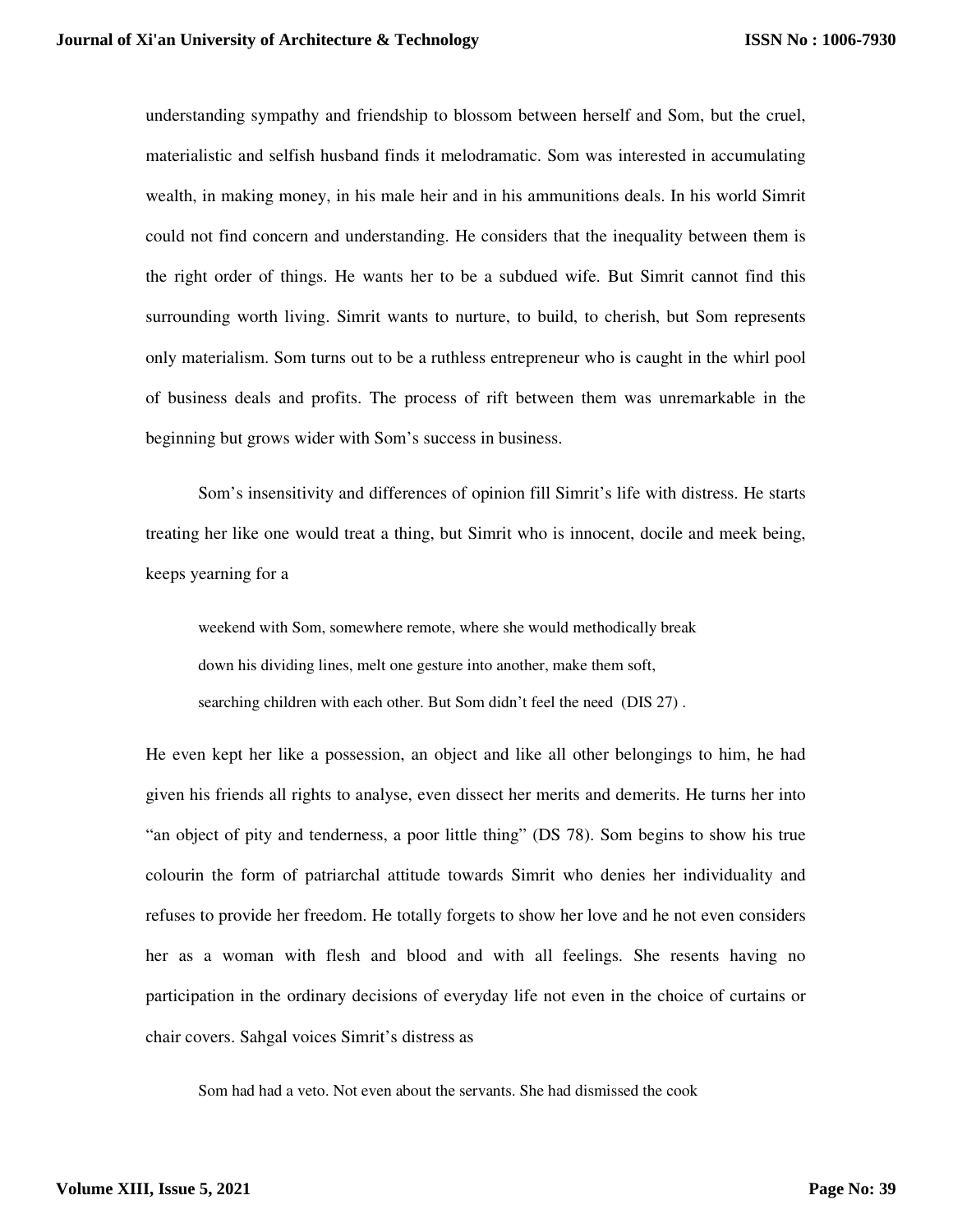twice for drunkenness and bad behavior and Som had kept him on. Little things, she had thought at the time, nothing important, nothing to quarrel about, but building up into a frightening situation― herself a cog in a machine―with which it had become impossible to live (DIS 38).

Som's chief occupation is how to reach the top and to serve his selfish interests. He does not hesitate at changing jobs and discarding friendship. Simrit loses her patience when Som finalizes a new deal to make armaments with Vettar. This becomes the breaking point of her relationship with Som because to her it is indicative of the final erosion of Som's humanity. He on the other hand feels that he is performing the husband's role very well since he can take her abroad and buy anything she wants and air condition the whole place. But Simrit needs something more than mere material property. She needs continuity and warmth in life with Som.

Simrit is pushed to live a life of recluse because of the lack of communication between her and Som. To Sahgal, failure to communicate and understand is the main cause of marital discord. Som always speaks Punjabi to his friend Lalli although Simrit is in the room and cannot understand that language. Simrit recognizes that although at Som's business dinners she must not make trivial conversation, talk is "the missing link between her and Som, between her and his world. She had a famishing need for talk. She was driven to a quiet desperation for want of it" (DIS 93). Driven by these circumstances, Simrit wishes to leave this miserable matrimonial connection which has become an emotional wasteland and is compelled by an inner urge to seek divorce. But the irony is that even divorce does not help her. Miti Pandey in his book *Feminism in Contemporary British and Indian English Fiction*says thatit is

easier to get a car or a telephone or a license for an industry but it is quite painful and dislocating in its effect on Simrit. Legally, the woman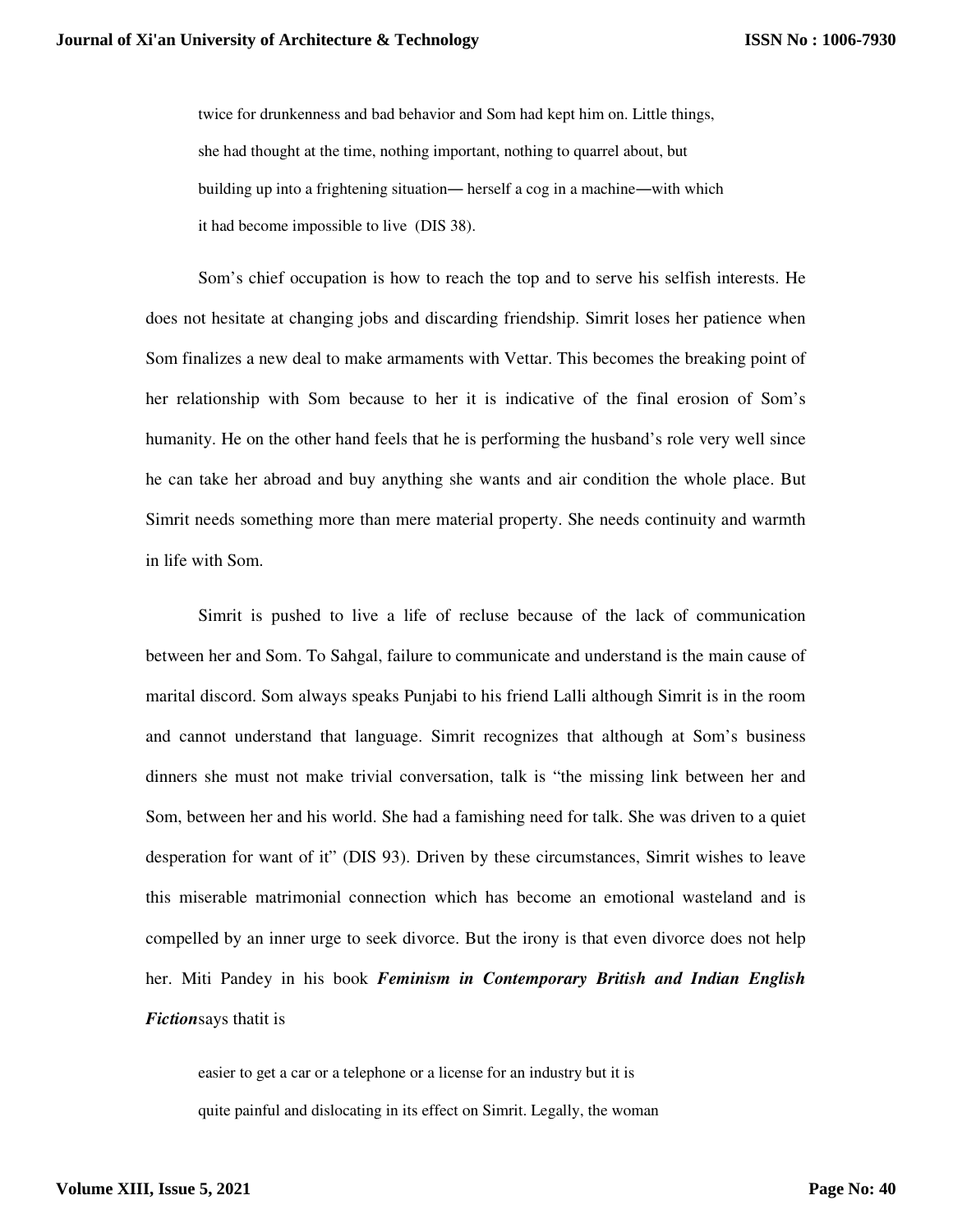today can go to the law court, seek divorce but the general attitude of people is still the same (155-56).

The divorce in which Simrit seeks shelter, peace, freedom and independence precisely turns out to be a potential source of further trouble. The huge tax which is imposed on Simrit by Som, which she has to pay form her insufficient income, makes her feel utterly devastated and overwhelmed. Miti Pandey's views about the divorce is that

the separations are irrevocable. Through divorce the woman does succeed in preserving her dignity but the cost in terms of emotional upheavals and social stigma is enormous…. The woman is always the victim and at the receiving end ( 94).

Simrit feels that she is reduced almost to the level of a beast of burden with this tax case. She pours out her agony saying

This is what an overloaded donkey feels like standing there as large as life with its back breaking, and no one doing anything about it, not because they can't see it, but because it's a donkey and loads are for donkeys. (DIS 56)

Divorce becomes an important device on Som's part to enslave and revenge Simrit. It does not stand as a symbol of a new beginning. It is rather an age of old confrontation with the orthodox views, regarding the position and status of women. Even the society does not view Simrit as a person striving for self-fulfillment and independence; rather she is curiously watched by others as if divorce were "a disease that left pock marks" (DIS 4). Emotionally she suffers from the shadow of divorce which never left her even for a moment. She feels that she was

clinging to a Balustrade at the very top of the building, within reach of the sky, when her fingers were wrenched loose, one by one, and she was hurled to the pavement below. The queer thing was that no one took any notice of her fall.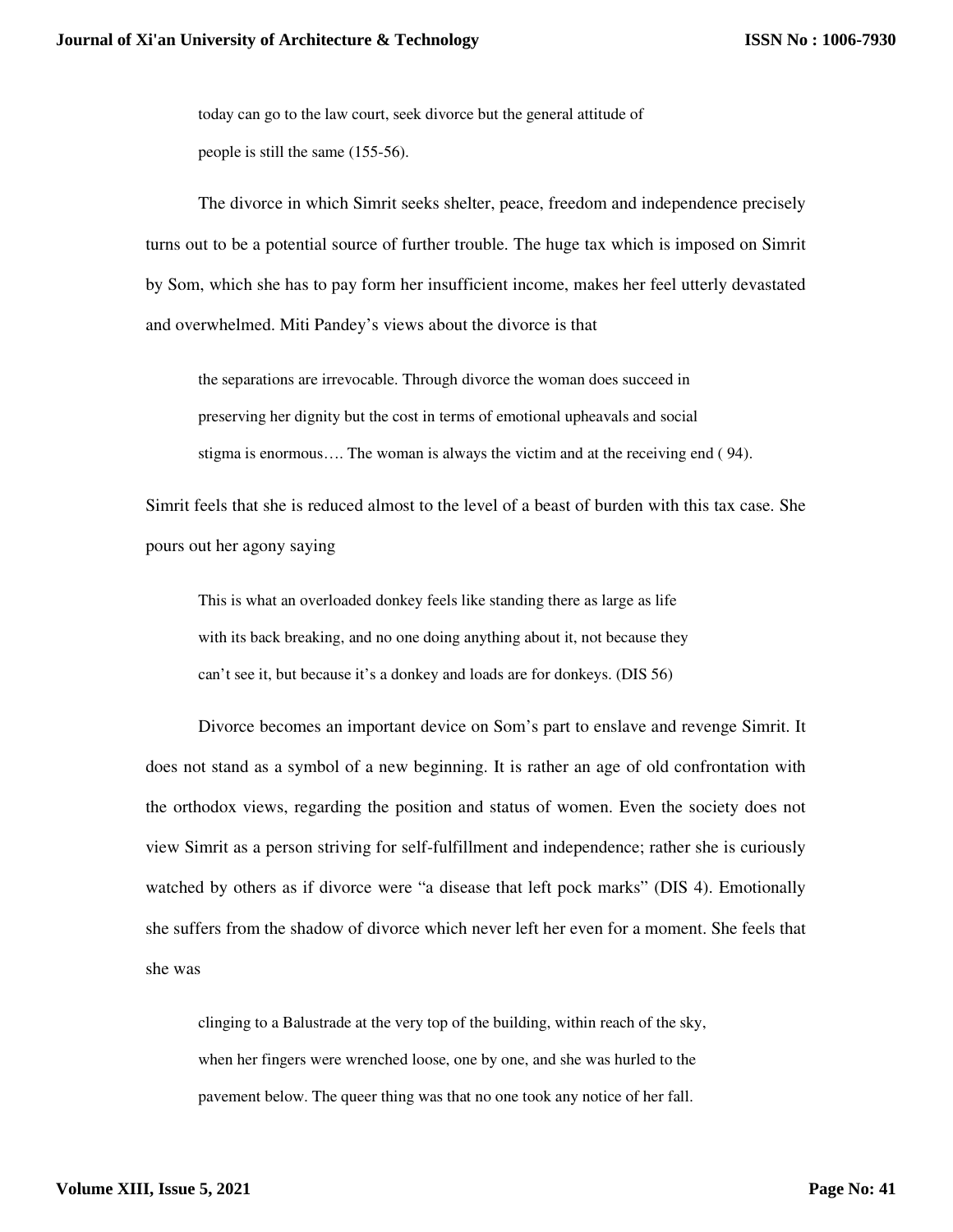Cars and people kept going by. A deafening scream, her own, went on and on… she picked herself up in panic and was relieved to find she did not fall apart. She held. She took a deep breath… My skin is whole, not even a break or a split in it anywhere. It's the inside that has gone to pieces, and I'll just have to go along very carefully from now on… The pain, a leper-like thing, detached itself from her and walked beside her to the end of the pavement, the end of the road and beyond (DIS 50-51).

It is at this critical time that Simrit finds the helping hand of Raj Edwin Garg, a converted Christian. It is Raj who shows her how to live and tackle things in her life; otherwise her existence had been like that of an autumn leaf. He motivates her on many occasions. Raj is the one who fills Simrit's spirit with optimism and courage to fight her divorce settlements. Raj injects in Simrit the elixir for life which her culture and religion failed to provide her so far. He says, "What is absent from this Hindu civilization of yours is avidity, the positive desire for something positive. You have to unearth that, and if your principles don't help you to, find some that do" (DIS 102). Simrit gradually finds in Raj everything which she had been searching for in her ex-husband Som. Raj helps her to regain her awareness of herself as individual, a human being with her own identity. It is only with Raj's constant support that she emerges out of the shadows as a more mature and stronger personality. He helps her regain her self-confidence by making her exercise her mind and do things for her own satisfaction rather than for others. Raj also at his best shows love combined with pity for Simrit. While doing so, Raj does not only rebuke her for her inertia but also mocks the race which she belongs to. The Hindu race is the butt of Raj's mockery.

Sahgal has made use of Raj to hit hard at the conventional Hinduism and its hollow ideas. In an interview about her novel *The Day in Shadow*, Sahgal has said that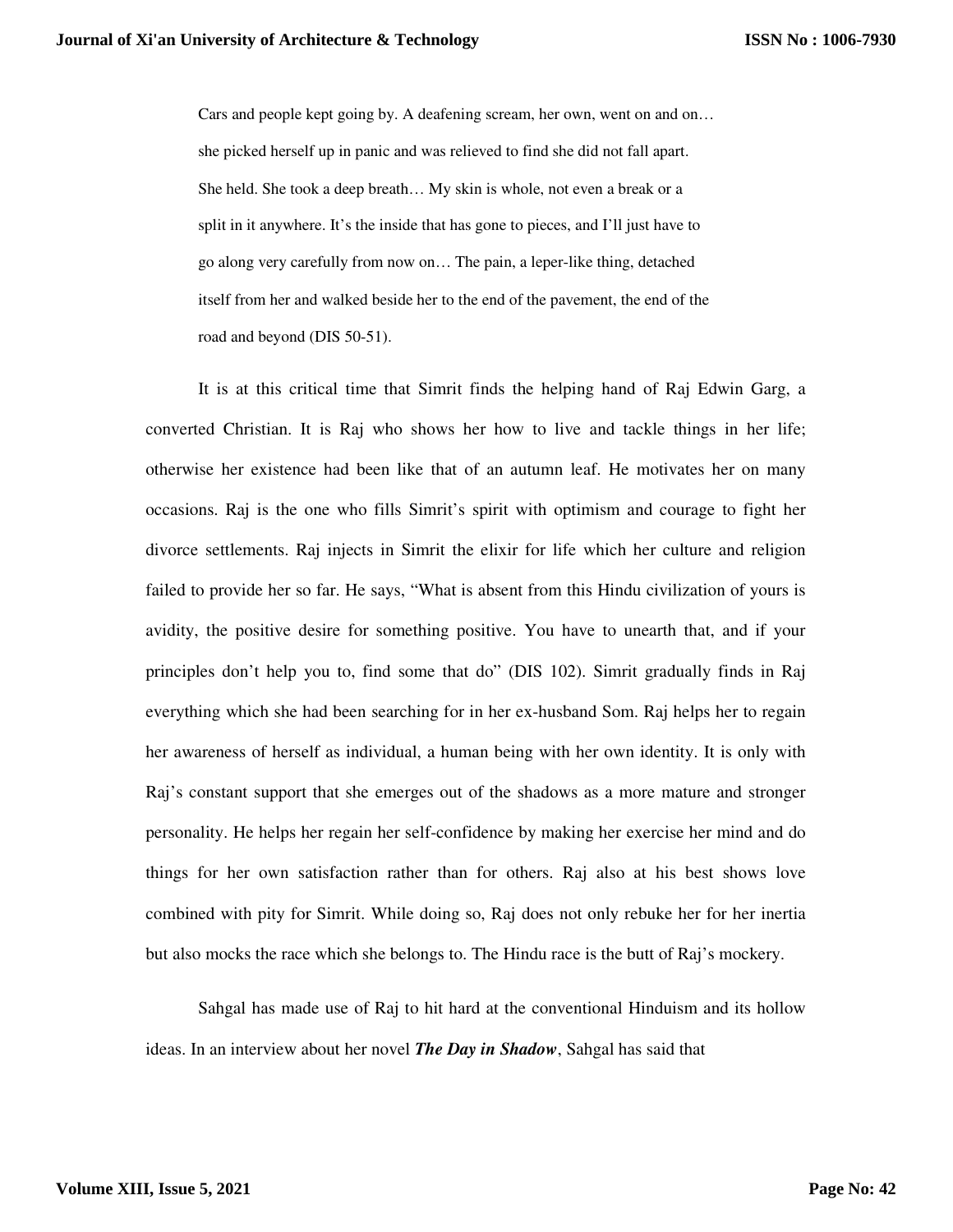the problem of passivity becomes intensely concentrated in the person of one woman. Simrit becomes almost paralyzed with her passivity. She is reduced to sitting and suffering instead of fighting the wrong in the shape of the unfair legal settlement that her husband has inflicted on her at the time of their divorce (Sinha 160-61).

 It is Simrit's innocent acceptance of Hindu traditional code that made her accept even the tax burden as her 'karma'. Simrit's passivity is rightly criticized by Sahgal in her article, "Of Divorce and Hindu Women". She writes "Divorce for women nature is a sin, and in expiation of her share of guilt she stays mute and acquiescent over the settlement, willing to accept it as part of her karma" (Choubey 83).

Raj is the person with whom communication is possible for Simrit. Sahgal points out that it was Raj's ability to talk, which first attracted Simrit towards him. With Som she had felt famished for conversation, not so with Raj. Simrit's first reaction to Raj is described by Sahgal as

Before she noticed the way he stood or smiled or his typical gesturing, she was attracted by his talk. There was such a wealth of it, of ideas she could see taking shape before her eyes. Not a re-hash of other people's views but rough-hewn stars of his own invention, carelessly offered to the company around him to polish if they cared to. He wore his ideas with the same slight arrogance that other men wore perfect clothes (DIS 100).

Simrit finds gradual fulfillment in Raj who re-instills her lost self-confidence which she has kept buried within her all these days. He provides Simrit with the strength to bear this injustice and emerge again as an individual, free woman to live life according to her own desires. Raj becomes for her a pillar of strength – a friend and companion on whom she can depend. So Simrit had to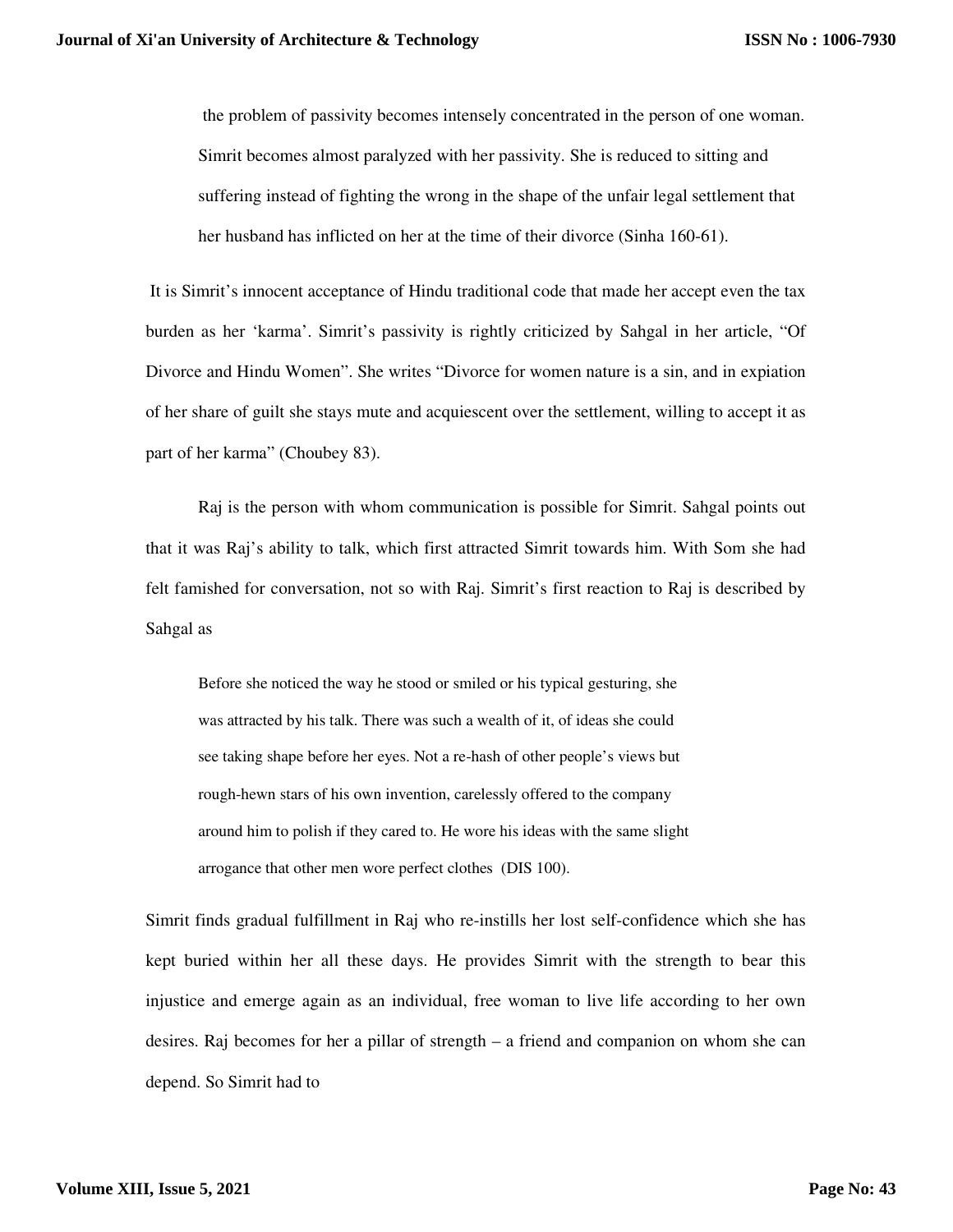"rely on him more and more since she had set up on her own in Defence Colony. He always did what he said he would do, the only stable element in the emotional debris of her new world. He was solidly there" (DIS 16).

Simrit had acted out of conviction in at least one crisis of her life and Raj admired her for her courage. She had broken all traditions by walking out with the children from Som's house to face a new and uncertain future. It is this inner fighting strength of Simrit that almost compels Raj to help her. She is a broken person, having understood very late the full impact of the divorce settlement. It is after Raj had explained her how the deed had trapped and maimed her that she realized the slow butchery and revenge it codified. Raj, too, is equally shocked at the brutality of Som. Angrily he points out,

"Even a life sentence ends after fourteen years. Yours is till you die" **(**DIS 40).

Simrit fortunately finds fulfillment in Raj and is able to look ahead to a brighter future, unmindful of the shadows being cast by the Consent Terms.

Simrit is the prototype of the author herself. Sahgal who divorces her husband Gautham, in 1967 after 3 children and 18 years of married life has experienced the same divorce settlement's tax burden. Sahgal felt so overwhelmed with the enormity of her tax burden that she eventually overcame her problem of tax only through her own independent efforts.

Divorce, no doubt, has become a social reality today, but still marriage has not lost its permanence and stability. Sahgal believes in the New Woman's nurturance of marriage with love, care and candors so that the society may become stable. It is communication and not perfection to be attained through marriage. Men too have many causes to be unhappy but it is the women who suffer more. So, in India, the New Woman's march is to seek self-expression within the social institution. In this way Simrit is emerging from the shadow of her unhappy